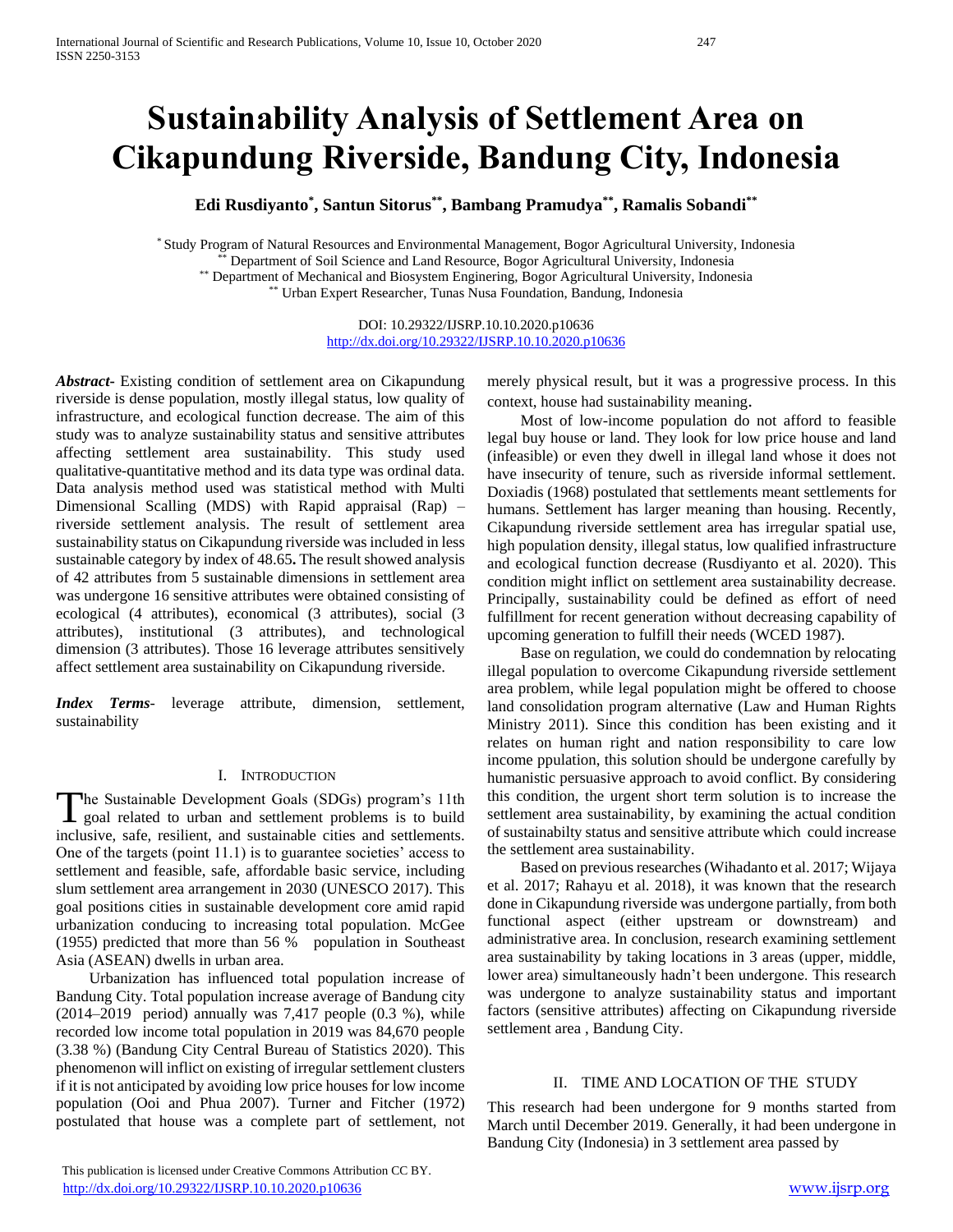Cikapundung river consisting of Kampung Pelangi 200 (Dago Subdistrict), Kampung Cimaung (Tamansari Sudistrict), and Kampung Mengger Tengah (Mengger Subdistrict). Specifically, the study location could be seen in Picture 1.



Picture 1. Research Location

## III. DATA COLLECTION

Data collection method consists of reference study, indepth interview, and expert judgment. The data is categorized as primary and secondary data. Primary data was collected from respondents including common populations, experts and other stakeholders and direct observation. Sampling determination was undergone by purposive sampling. Secondary data was obtained from previous studies result and other publications.

#### IV. STATISTICAL ANALYSIS

Data analysis method was processed by Multidimensional Scalling (MDS) by using software Rap-riverside settement as adjustment of RAPFISH (Rapid Appraisal for Fisheries). MDS is a statistical analysis technique that attempts to carry out multidimensional transformations into simpler dimensions (Kavanagh and Pitcher 2004). Sustainability status assessment used 5 (five) dimension approaches consisting of ecology, economy, social, institutional and technology. Dimensional attribute arrangement and assessment to attributes in each dimension were undergone based on literature study or previous study result, actual condition, valid legality, and consultation to experts.

Overall, there were 42 sustainability attributes consisting of ecology dimension (9 attributes), economy dimension (8 attributes), social dimension (10 attributes), institutional dimension (8 attributes), and technology dimension (7 attributes). Index arrangement and sustainability status of each dimension and their attributes followed concept developed by Pitcher and Preikshot (2001). Assesment score of each dimension was asserted from bad scale 0% until good scale 100%. Assessment score was underlied in existing condition analysis result and obtained secondary data. Index score >50 % could be asserted that examined dimensions had been sustainable. In another hand, <50 % of those dimensions had not been sustainable. Sustainability index category is shown in Table 1. The stages of sustainability analysis using Rap-riverside settlement are presented in Picture 2.

Picture 2. The stages of sustainability analysis using Rap-riverside settlement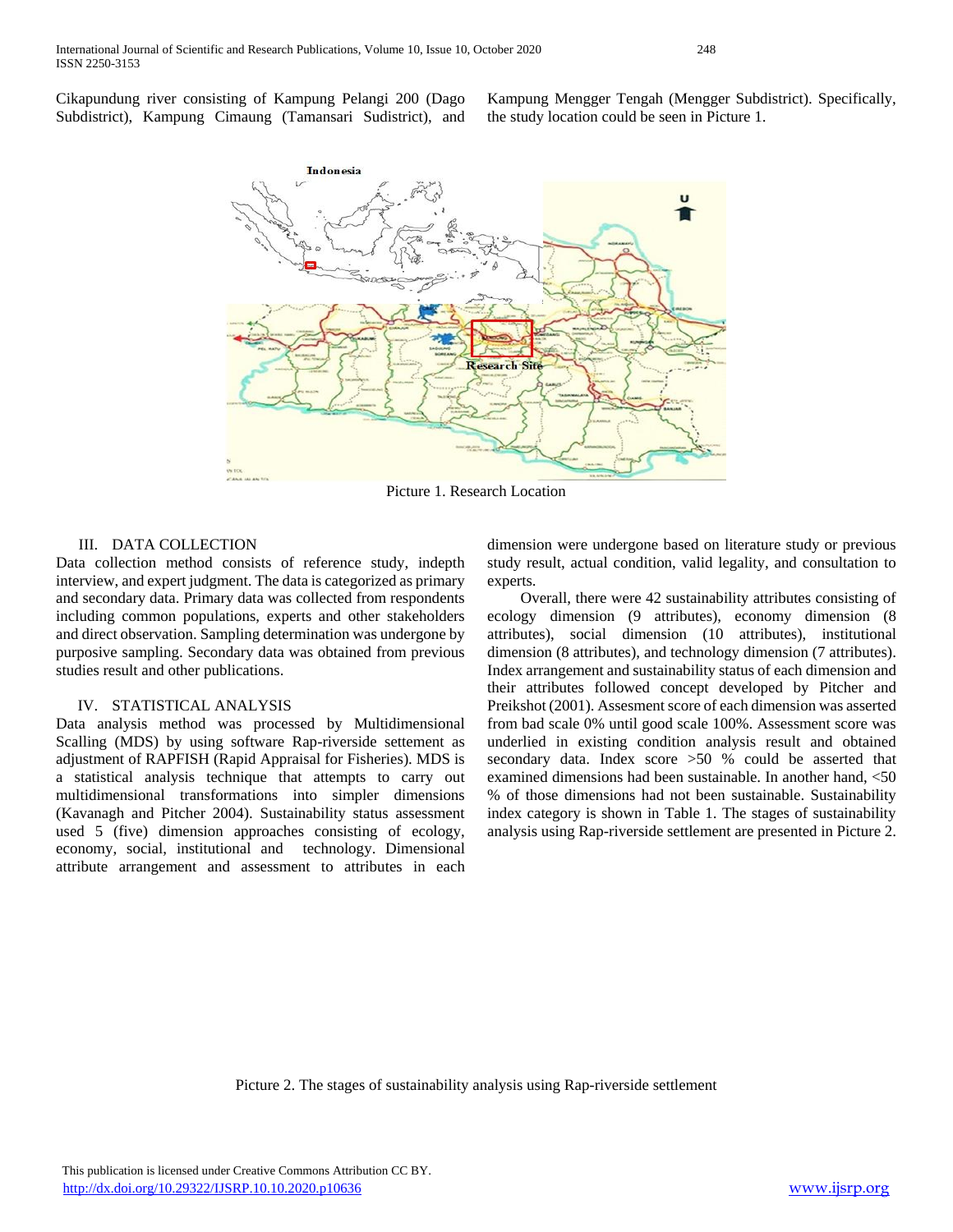

Picture 2. The stages of sustainability analysis using Rap-riverside settlement Source: Modification of Kusmana et al. (2020)

Table 1. Sustainability Index Category

| Source: Pitcher dan Preikshot (2001) |                                 |  |  |
|--------------------------------------|---------------------------------|--|--|
| Index Score                          | <b>Sustainability Category</b>  |  |  |
| $0 - 25$                             | Worse (Unsustainable)           |  |  |
| $> 25 - 50$                          | Bad (Less Sustainable)          |  |  |
| $> 50 - 75$                          | Moderate (Moderate Sustainable) |  |  |
| $> 75 - 100$                         | Good (Sustainable)              |  |  |
|                                      |                                 |  |  |

## V. RESULT AND DISCUSSION

#### SETTLEMENT AREA SUSTAINABILITY STATUS

The sustainability index assessment result on Cikapundung riverside settlement area is shown in Table 2.

| Table 2. Settlement Area Sustainability Status |         |                |        |             |                   |           |
|------------------------------------------------|---------|----------------|--------|-------------|-------------------|-----------|
| <b>Cikapundung</b>                             | Ecology | <b>Economy</b> | Social | Institution | <b>Technology</b> | Multi     |
| <b>River</b>                                   |         |                |        |             |                   | dimension |
| <b>Upper Part</b>                              | 50.59   | 61.19          | 51.78  | 41.94       | 39.78             | 49.06     |
| Middle Part                                    | 56.01   | 63.02          | 53.91  | 39.12       | 48.00             | 52.01     |
| Lower Part                                     | 46.94   | 45.54          | 47.06  | 38.15       | 46.77             | 44.89     |
| Average                                        | 51.18   | 56.59          | 50.92  | 39.74       | 44.85             | 48.65     |

Sustainability index assessment result was 48.65 for settlement area sustainability score categorized as less sustainable. Lower part of Cikapundung riverside settlement area was placed in the lowest sustainability level by score of 44.89 (less sustainable) continued by upper part by score of 49.06 (less

sustainable), while middle part had the highest sustainability level by score 52.01 (moderate sustainable). Based on sustainability dimension assessment it could be obtained that institution dimension was the lowest dimension by score of 39.74 (less

 This publication is licensed under Creative Commons Attribution CC BY. <http://dx.doi.org/10.29322/IJSRP.10.10.2020.p10636> [www.ijsrp.org](http://ijsrp.org/)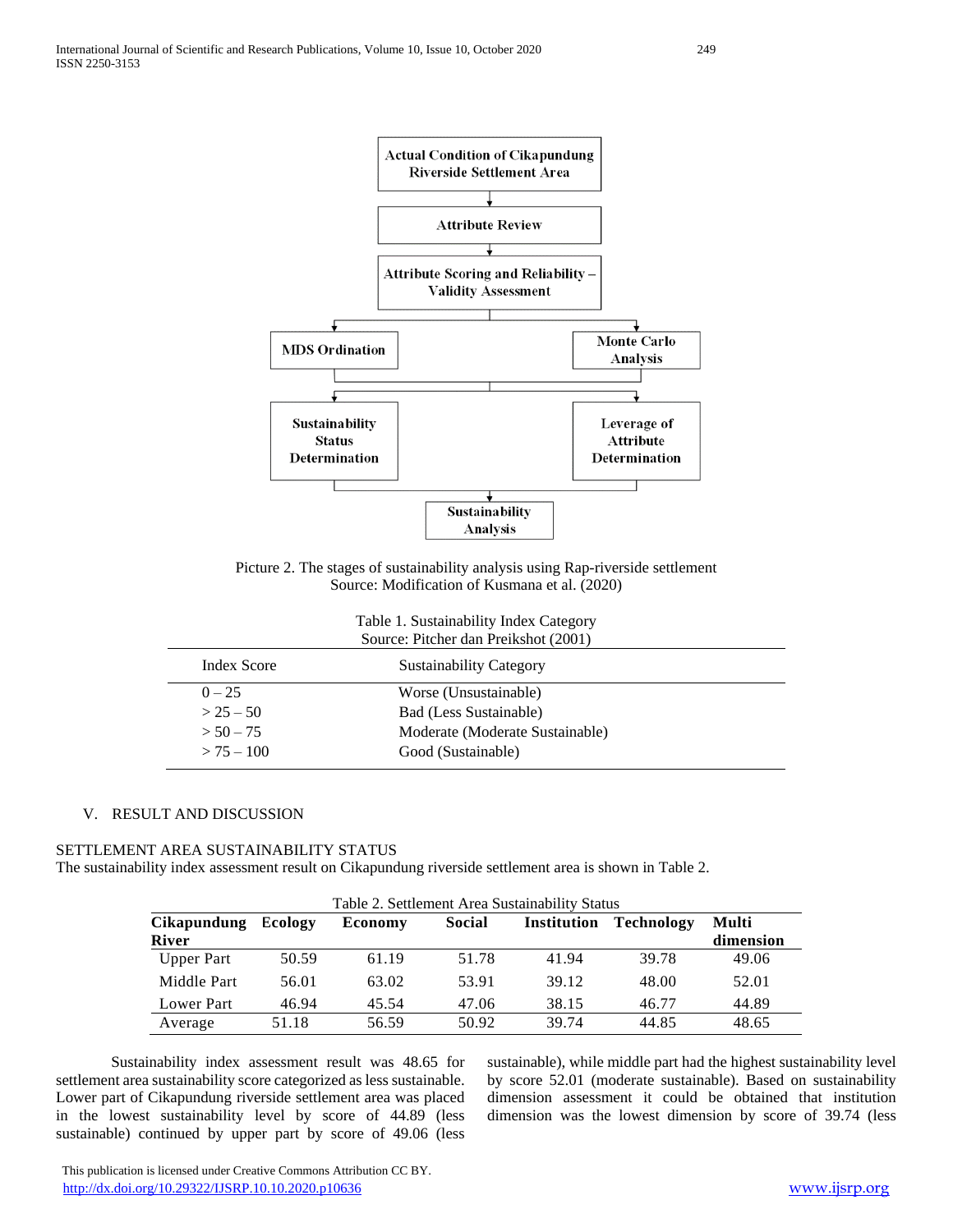by score of 56.59 (moderate sustainable).

sustainable) and economy dimension was the highest dimension Assessment result by using Rap -riverside settlement method, we got stress score  $(S)$  and determination coeficient score  $(R<sup>2</sup>)$ as shown in Table 3.

| <b>Dimension</b> | <b>Index Score</b> | Stress $(S)$ | Coeficient $(\mathbb{R}^2)$ |
|------------------|--------------------|--------------|-----------------------------|
| Ecology          | 51.18              | 0.16         | 0.93                        |
| Economy          | 56.59              | 0.14         | 0.92                        |
| Social           | 50.92              | 0.16         | 0.93                        |
| Institution      | 39.74              | 0.13         | 0.94                        |
| Technology       | 44.85              | 0.15         | 0.93                        |

Table 3. Rap-riverside settlement assessment result

Based on the S and  $\mathbb{R}^2$  score, according to analysis guideline of statistical model feasibility, a good model will occur if S score  $< 0.25$  and  $R^2$  approaches 1 (Kavanagh and Pitcher 2004). It is concluded that the examined model in this study is good of fit observed by ecology, economy, social, institution, and

technology dimension. It shows that all attributes for each dimension describe the actual Cikapundung riverside settlement area condition which means it does not need to get addition or dimension of attribute total. Monte Carlo analysis result is shown in Table 4.

Table 4. Comparison between MDS index score and Monte Carlo analysis

| <b>Dimension</b> | <b>Index Score</b><br>(a) | <b>Monte Carlo</b><br>(b) | <b>Deviation</b><br>$(a - b)$ |
|------------------|---------------------------|---------------------------|-------------------------------|
| Ecology          | 51.18                     | 49.16                     | 2.02                          |
| Economy          | 56.59                     | 55.88                     | 0.71                          |
| Social           | 50.92                     | 49.57                     | 1.35                          |
| Institution      | 39.74                     | 38.66                     | 1.08                          |
| Technology       | 44.85                     | 43.32                     | 1.53                          |

Analysis result in Table 4 shows that deviation of index score and Monte Carlo analysis score for every dimension is no more than 5 %, therefore it could be interpreted that sustainability index score of Cikapundung riverside settlement area has relatively small random error (Hardjomidjojo et al. 2016).

For getting clearer description, sustainability index score of each dimension could be visualized in kite diagram shown in Picture 3.



Picture 3. Settlement area sustainability kite diagram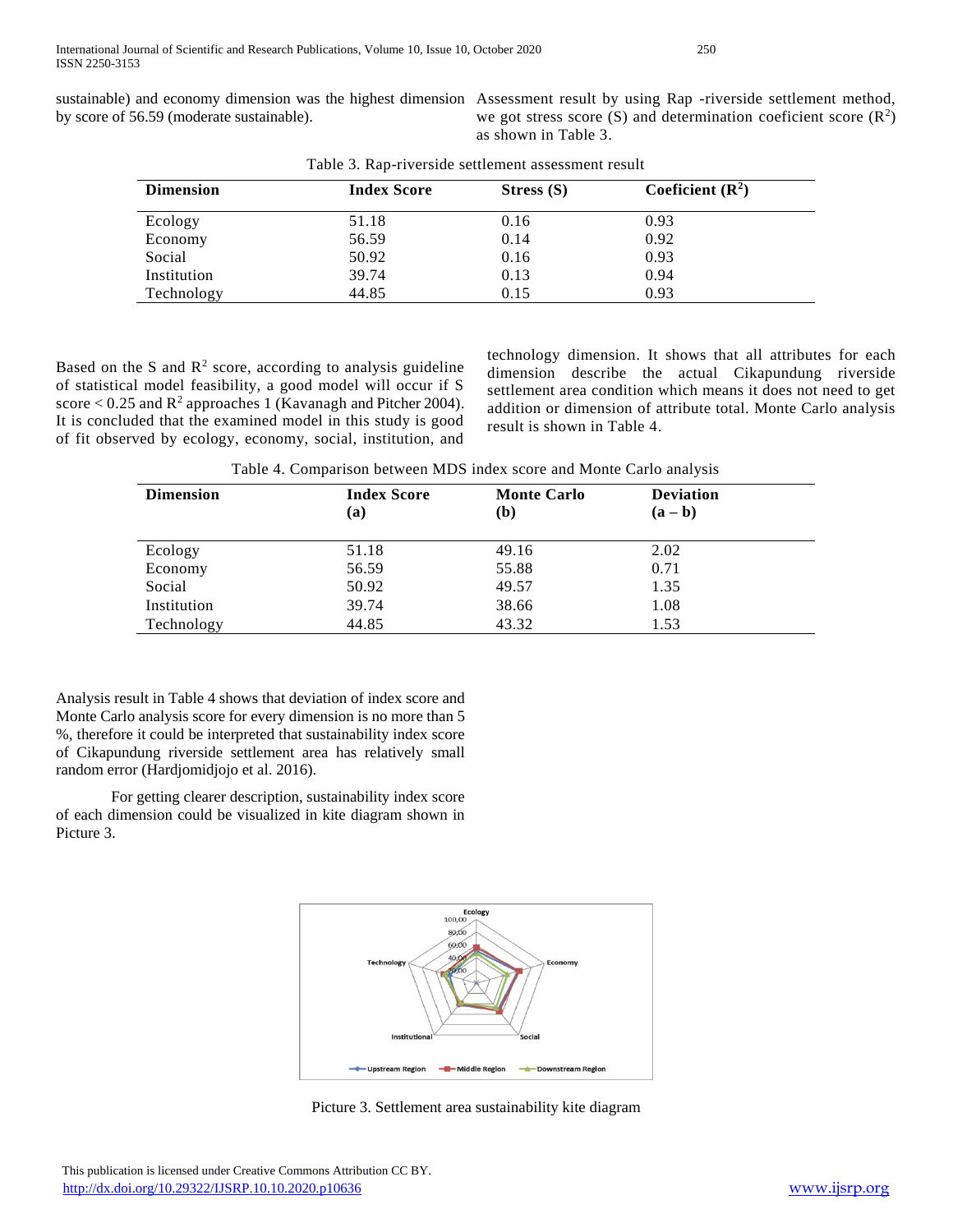Hereby researcher show sustainability status index and leverage of attributes consisting of 5 (five) dimensions of Cikapundung riverside settlement area sustainability.

1. Ecology Dimension Sustainability Index

Ecology dimension sustainability describes ecological functions existing condition on Cikapundung riverside settlement area described in 9 (nine) attributes. Picture 4 shows Rap-Riverside Settlement ordination nalysis result in ecology dimension resulting in sustainability index score average of 51.18 (moderate sustainable) in details of upper part, middle part, and lower part by score of 50.59, 56.01, and 46.94 respectively.







Based on leverage analysis result shown in Figure 1, there are 4 of 9 analyzed attributes sensitive to affect on value of ecology dimension sustainability index score consisting of (1) land convertion into built land by score of 2.11, (2) settlement arrangement by score of 2.07, (3) green open space availability by score of 1.54 and (4) waste management by score of 1.07.



Figure 1 Ecology Dimension Leverage Attribute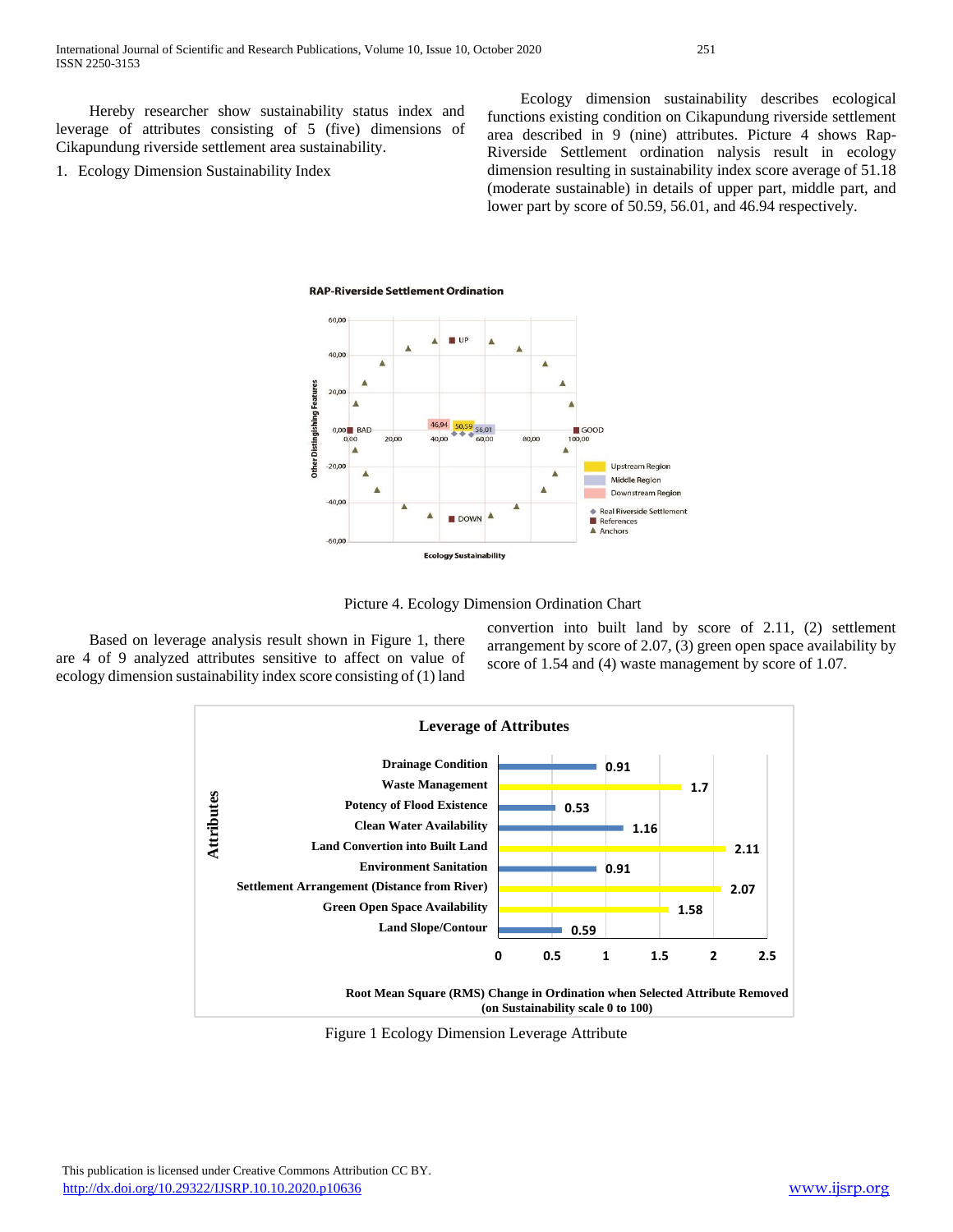2. Economy Dimension Sustainability Index

Economy dimension sustain-ability depicts area and society economical condition in Cikapundung riverside settlement area and its impact to long term sustainability described in 8 attributes. Picture 5 shows Rap-Riverside Settlement ordination analysis result in economy dimension resulting in sustainability index score average of 56.59 (moderate sustainability) in details of upper part, middle part, and lower part by score of 61.19, 63.02, and 45.54 respectively.



Picture 5. Economy Dimension Ordination Chart

Based on leverage analysis result shown in Figure 2, there are 3 of 8 analyzed attributes sensitive to affect on value of economy dimension sustainability index score consisting of (1) settlement restoration fund availability by score of 7.74, (2) population properity improvement by score of 6.73 and (3) population income by score of 6.02.

#### 3. Social Dimension Sustainability Index

Social dimension sustainability describes social aspect in settlement area arrangement directly affecting on long term environment and resource sustainability depicted in 10 (ten) attributes. Picture 6 shows Rap-Riverside Settlement ordination analysis result in social dimension resulting in sustainability index score average of 50.92 (moderate sustainable) in details of upper part, middle part, and lower part by score of 51.78, 53.91, and 47.06 respectively.

Based on leverage analysis result shown in Figure 3, there are 3 of 10 attributes sensitive to affect on social dimension sustainability index consisting of (1) population density by score 1.78, (2) low income total population by score of 1.42 and (3) population participation in enviromenment management by score of 0.80.

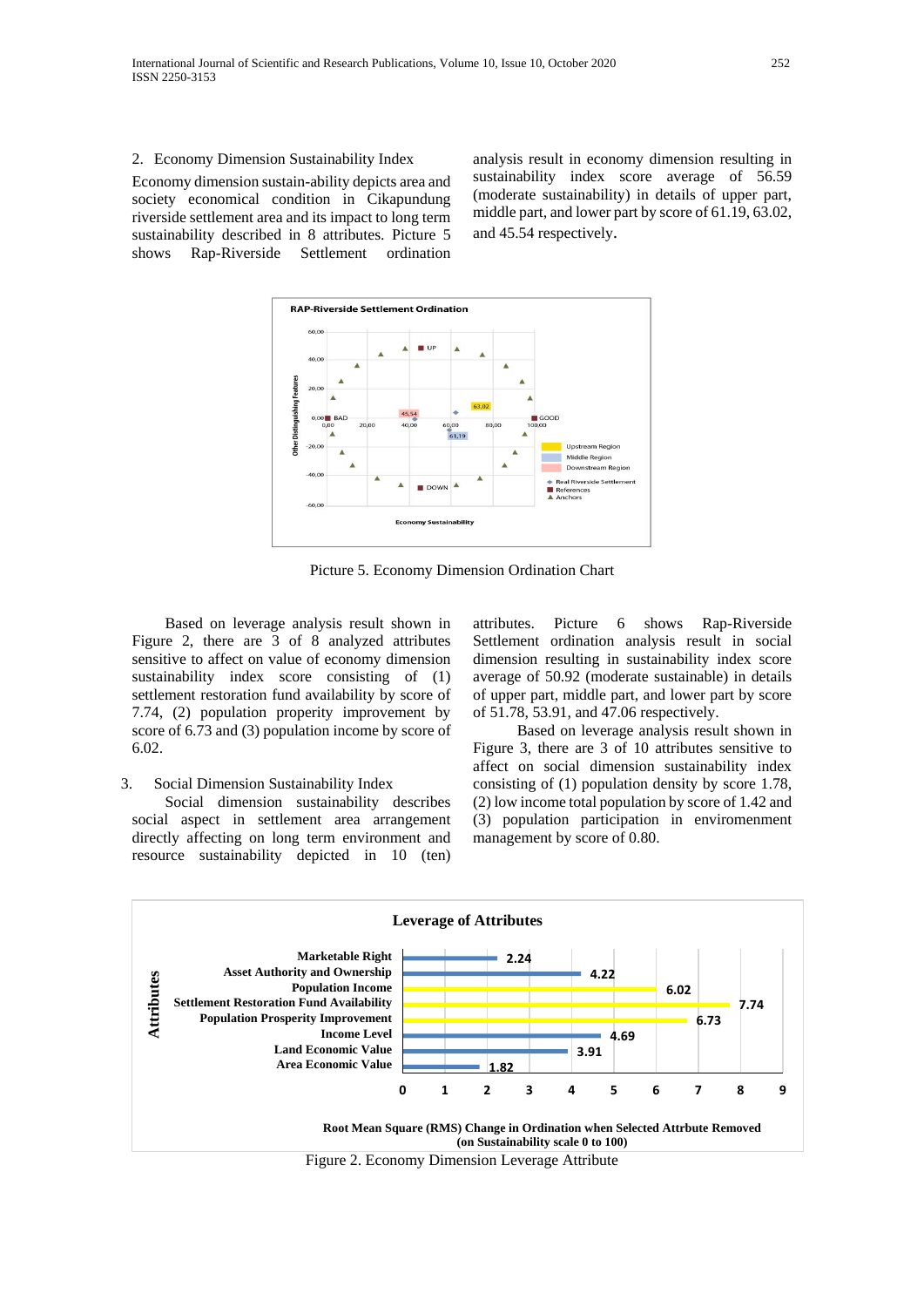

Picture 6. Social Dimension Ordination Chart



Figure 3. Social Dimension Leverage Attribute

4. Insitution Dimension Sustainability Index Insitution dimension sustainability describes institution role in Cikapundug riverside settlement area sustainability depicted in 8 (eight) attributes. Picture 7 shoes Rap-Riverside Settlement ordination analysis result in institution dimension resulting in sustainability index score average of 39.74 (less sustainabile) in details of upper part, middle part, and lower part by score of 41.94, 39.12, and 38.15 respectively.

Based on leverage analysis result shown in Figure 4, there are 3 of 10 attributes sensitive to affect on value of instituion dimension sustainability index score consisting of (1) mechanism simplicity of development permission by score of 4.27, (2) interarea cooperation by score of 4.21 and (3) coordination in infrastructure restoration by score of 4.14.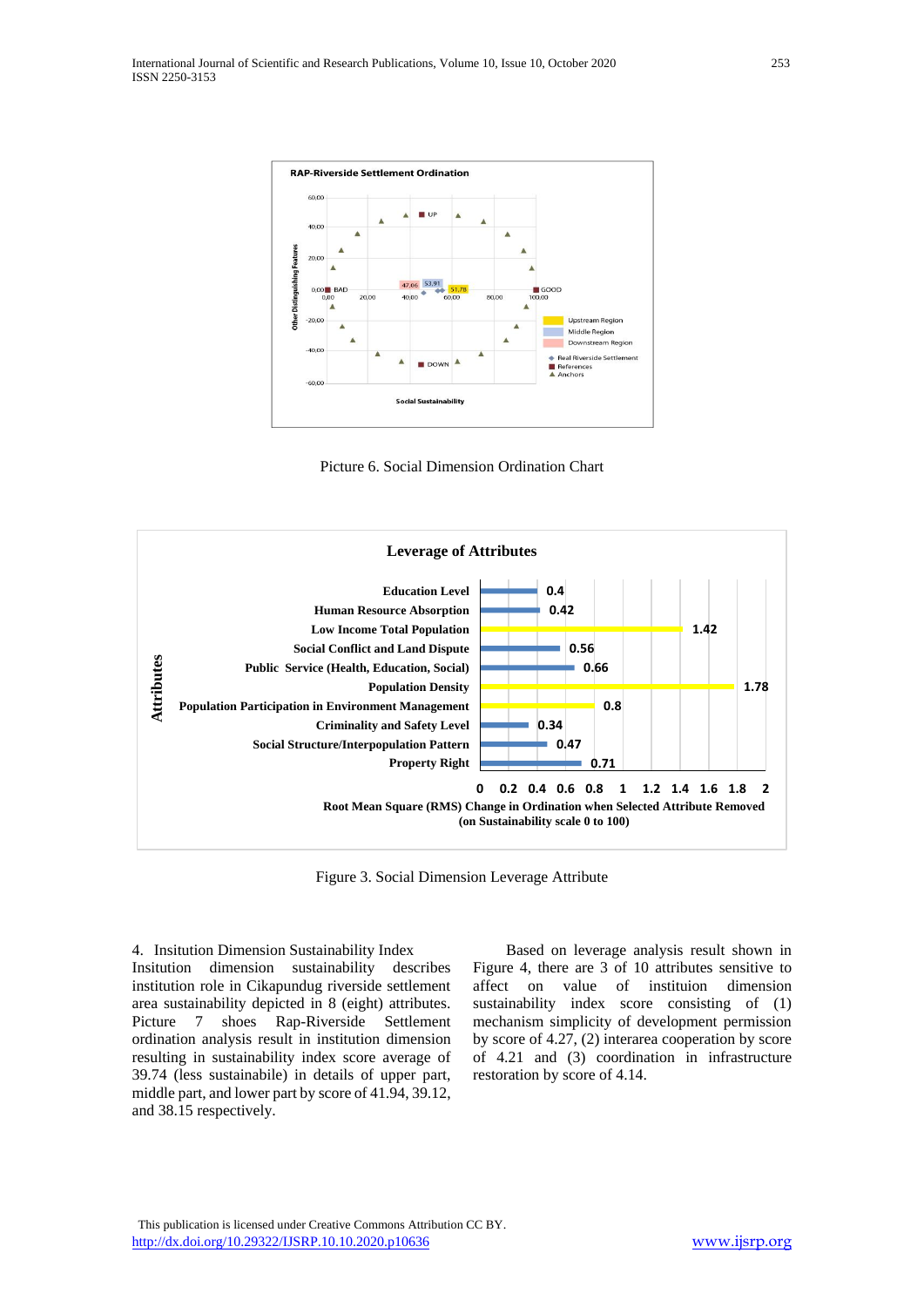

Picture 7. Institution Dimension Ordination Chart



Figure 4. Institution Leverage Attribute

5. Technology Dimension Sustainability Index Technology dimension sustainabiliy describes technological role in Cikapundung riverside settlement area sustainability depicted in 7 (seven) attributes. Figure 8 shows Rap-Riverside Settlement ordination analysis result in technology dimension resulting in sustainability index score average of 44.85 (less sustainable) in details of upper part, middle part, and lower part by score of 39.78, 48.00, and 46.77 respectively.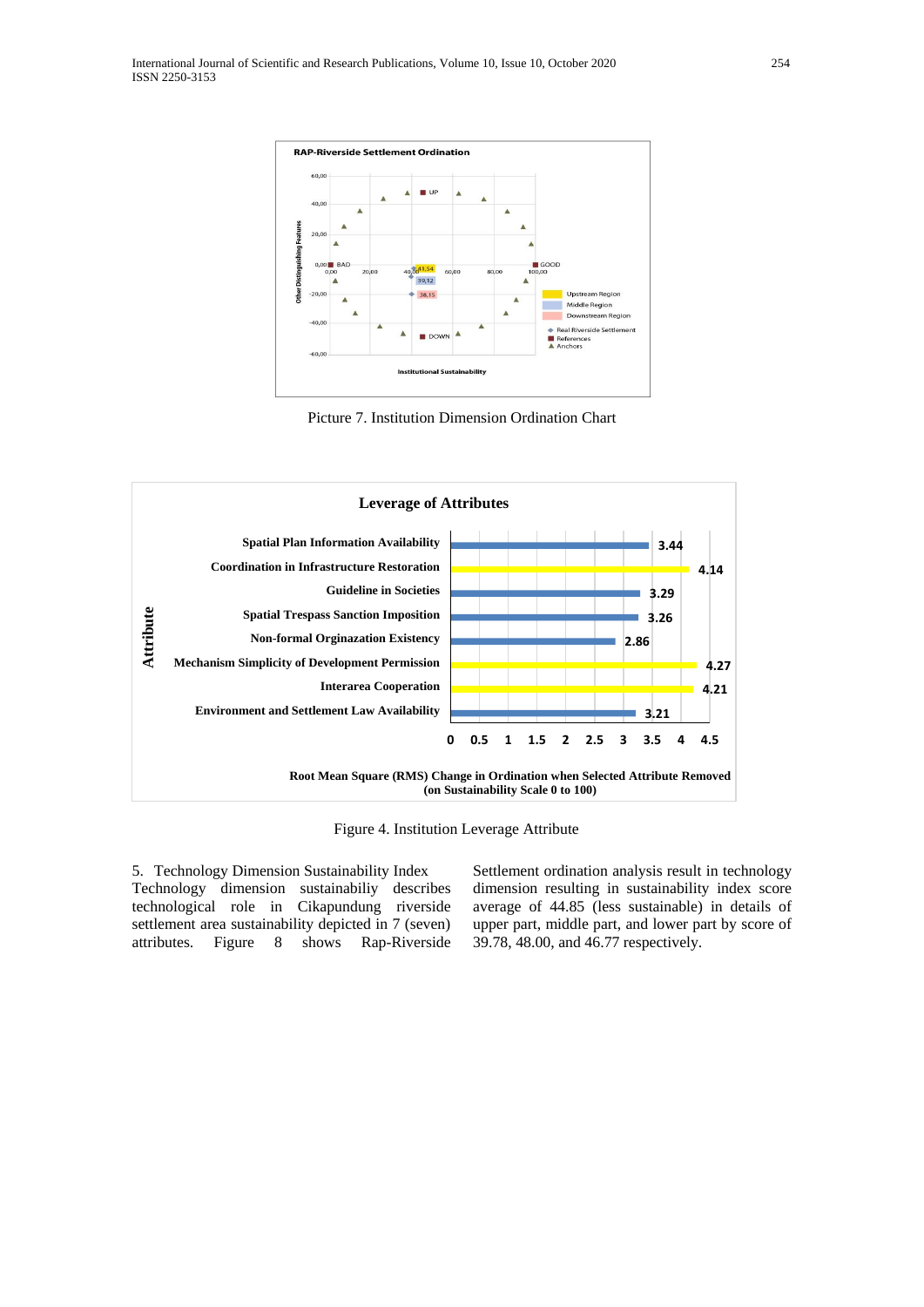

Picture 8. Technology Dimension Ordination Chart

Based on leverage analysis result shown in Figure 5, there are 3 of 7 attributes sensitive to affect on technology dimension sustainability index score consisting of (1) dense waste management technology availability by score of 6.59, (2) land conservation technology availability by score of 6.46 and (3) wastewater management installation availability by score of 6.11.



Figure 5. Technology Dimension Leverage Attribute

Furthermore, there are 16 leverage of attributes derived from analysis of 42 attributes for those 5 dimensions (ecology, economy, social, institution, and technology) shown in Table 5.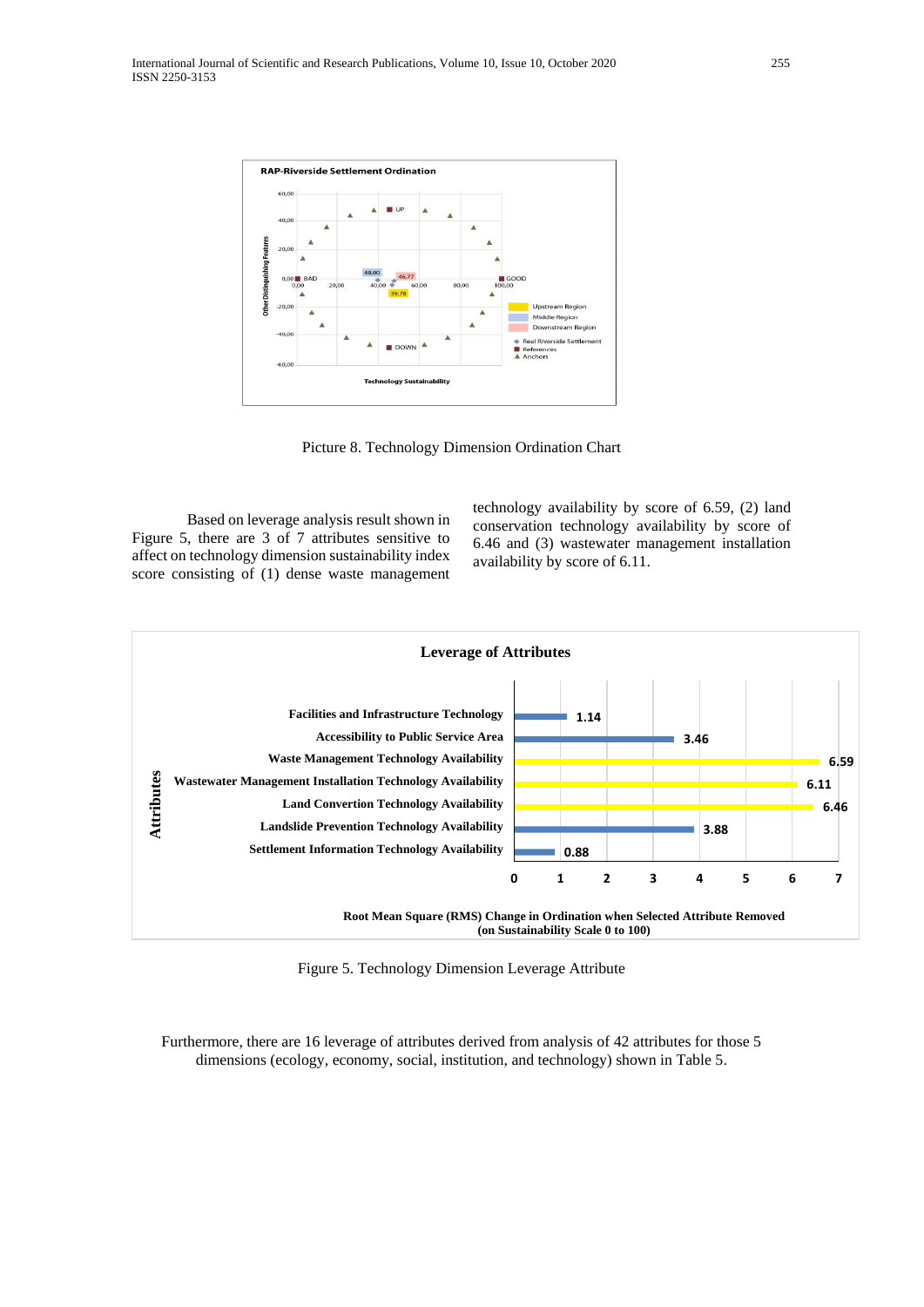| No.          | <b>Dimension</b> | <b>Leverage of Attribute</b>                                                                                                                                                          | <b>RMS</b>                   |
|--------------|------------------|---------------------------------------------------------------------------------------------------------------------------------------------------------------------------------------|------------------------------|
| $\bf{I}$     | Ecology          | Land convertion into built land<br>$1_{-}$<br>2.<br>Settlement Arrangement (distance from river)<br>3.<br>Waste Management<br>Green open space availability<br>4.                     | 2.11<br>2.07<br>1.70<br>1.58 |
| $\mathbf{H}$ | Economy          | 5.<br>Settlement restoration fund availability<br>Population prosperity improvement<br>6.<br>7.<br>Population income                                                                  | 7.74<br>6.73<br>6.02         |
| Ш            | Social           | 8.<br>Population density<br>Low income total population<br>9.<br>10. Population participation in enviroment<br>management                                                             | 1.78<br>1.42<br>0.80         |
| IV           | Instituion       | 11. Mechanism simplicity of development<br>permission<br>12. Interarea cooperation<br>13. Coordination in infrasctructure restoration of<br>settlement area                           | 4.27<br>4.21<br>4.14         |
| V            |                  | Technology 14. Dense waste management technology<br>availability<br>15. Land convertion techonology availability<br>16. Wastewater management installation<br>technology availability | 6.59<br>6.46<br>6.11         |

Table 5. Sustainability Settlement Leverage of Attribute

## VI. CONCLUSION

Sustainability status of Cikapundung riverside settlement area is in less sustainable category by score of 48.65. Sustainability status ranking of each dimension is economy by the highest score of 56.59 (moderate sustainable), social by score of 50.92 (moderate sustainable), technology by score of 44.85 (less sustainable), and institution dimension by the lowest score of 39.74 (less sustainable). There are 16 of 42 attributes sensitive to affect on increasing sustainabililty index of Cikapundung riverside settlement area. Those attributes are 4 attributes in ecology dimension, 3 attributes in economy dimension, 3 attributes in social dimension, 3 attributes in institution dimension, and 3 attributes in technology dimension.

#### VII. Suggestions for Settlement Area Arrangement and Future Research

For increasing sustainability status of Cikapundung riverside settlement area, we suggest to prioritize attributes improvement focusing on sensitive attributes improvement. These sustainability index scores only represent condition in 2019, therefore the dynamic could not be described. Hence, attributes choosing and their dimension will be underlied on attribute

progressivity in study period if there is upcoming research about sustainability status score.

### ACKNOWLEDGMENT

We express our gratitude to the Bandung City Public Works Office, the Bandung City Spatial Planning Office, the Bandung City Housing and Settlement Area - Land and Park Office, the West Java Province Housing and Settlement Area Office, and all parties who have helped in this research.

#### **REFERENCES**

- [1] Doxiadis CA. 1968. *Ekistics: An Introduction to the Science of Human Settlement*. London (GB): Hutchinson and Co. Ltd.G.
- [2] Hardjomidjojo H, Raharja S, Chosyi'ah M. 2016. Measurement of Sugar Industry Sustainability Index. Middle to Low Industry Management Journal 11 (1): 89 – 96. [Indonesian]'
- [3] Hidajat JT, Sitorus SRP, Rustiadi E, Machfud. 2013. Dynamic of Growth and Sustainability Status on Jakarta Municipality Suburban Settlement Area. Globe Scientific Magazine *15 (1)*: 93 – 100. [Indonesian]
- [4] Kavanagh P, Pitcher TJ. 2004. *Implementing Microsoft Excel Software for Rapfish: A Technique for The Rapid Appraisal of Fisheries Status*. Fisheries Centre Research Reports *12 (2)*: 3 – 75.
- [5] Law and Human Rights Ministry. 2011. Republic of Indonesia Law Number 1 Year 2011 about Housing and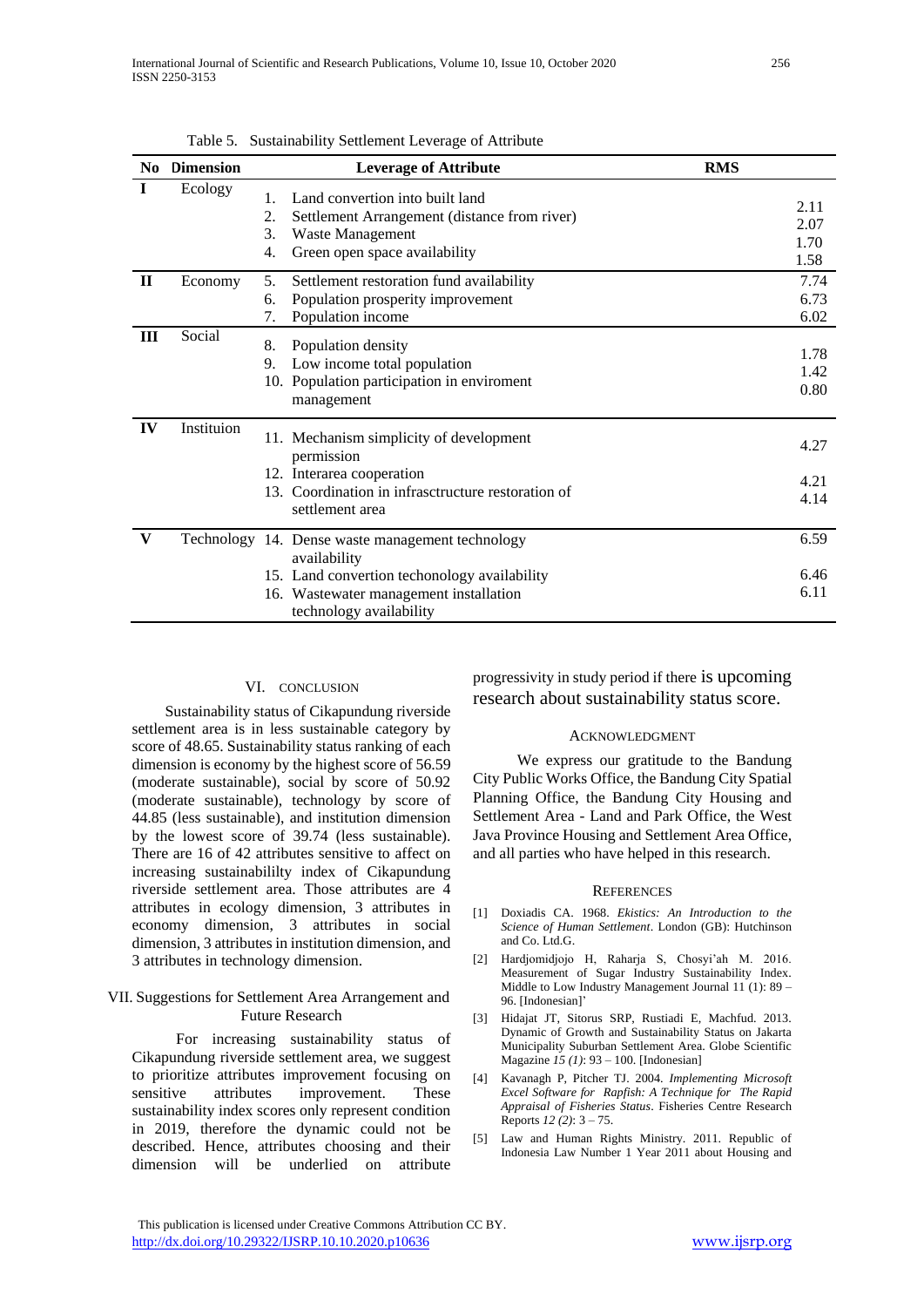Settlement Area. Jakarta (ID): Law and Human Rights Ministry. [Indonesian].

- [6] McGee TG. 1995. Metrofitting the Emerging Mega-Urban Regions of ASEAN: An Overview. *In*: McGee TG, Robinson IM. 1995. *The Mega-Urban Regions of Southeast Asia*. Vancouver (CA): UBC Press. pp 3–26.
- [7] Ooi GL, Phua KH. 2007. Urbanization and Slum Formation. *Journal of Urban Health 84 (1)*: 27 – 34.
- [8] Pitcher TJ, Preikshot DB. 2001. Rapfish: A Rapid Appraisal Technique to Evaluate the Sustainability Status of Fisheries*. Fisheries Research 49 (3)*: 255 – 270.
- [9] Rahayu Y, Juwana I, Marganingrum D. 2018. Calculation Study of Cikapundung River Contamination Burden from Domestic Sector. Green Manipulation Journal *1 (2)*: 61– 71. [Indonesian].
- [10] Rusdiyanto E, Sitorus SRP, Pramudya B, Sobandi R. 2020. The Dynamic of Built Land Development in the Cikapundung Riverside Area, Bandung City, Indonesia. *Journal of AES Bioflux 12 (2)*: 146 – 159.
- [11] Sitorus SRP, Aurelia W, Panuju DR. 2011. Analysis of Green Open Area Change Analysis and Its Contributing Factors in South Jakarta.Indonesia Landscape Journal *3 (1):* 15 – 20. [Indonesian].
- [12] Statistics of Bandung Municipality, 2020. *Bandung Municipality in Figures 2020*. Bandung (ID): Statistics of Bandung Municipality.
- [13] Turner JFC dan Fichter R. 1972. *Freedom to Build, Dweller Control of the Housing Process*. New York (US): The Mcmilland Company.
- [14] UNESCO. 2017. *Education for Sustainable Development Goals, Learning Objectives*. Paris (FR): The United Nations Educational, Scientific and Cultural Organization (UNESCO).
- [15] [WCED] The Word Commission on Environment and Development. 1987. *Our Common Future*. Oxford (GB): Oxford University Press.
- [16] Wihadanto A, Barus B, Achsani NA, Bratakusumah DS. 2017. Characteristic and Assesment Analysis of Slums Level on Bandung City "Kampung Braga" Settlement Area. *Journal of Regional and Rural Development Planning 1 (2)*: 132-144. [Indonesian].
- [17] Wijaya K, Permana AY, Suwanto N, 2017, Cikapundung Riverside Area as Settlement of Low-Income Population in Bandung City. Architecture Journal *ARCADE 1 (2)*: 57 – 68. [Indonesian].